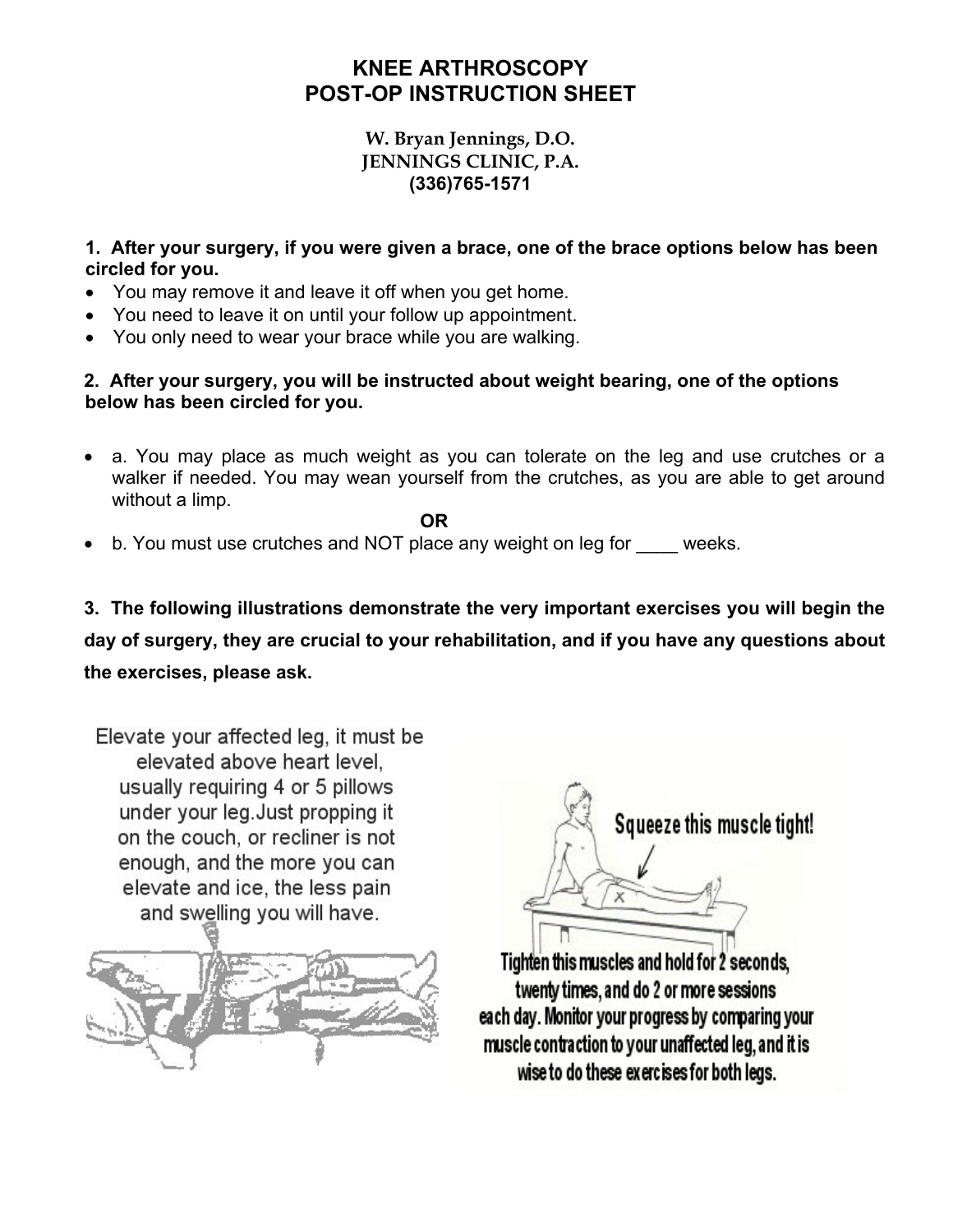

**Heel Prop** This Is The Most Important Exercise You Will Do!! Prop your heel as shown in the photo above, and relax your leg (when you are relaxed, your leg and foot will rotate out slightly and this is good) Allow your knee to straighten as much as possible, this can also be achieved by propping your heel in a chair facing you, or on the arm of the couch, as long as nothing is beneath your leg. Do this often, getting your knee straight is most important!!!

## **Prop your unaffected knee up, and note how straight that knee will go, this is how you can monitor your progress, and work to get your surgical knee as straight.**

**4. Pain control is important!** You should not wait until your pain is unbearable before taking your pain medications. Your knee will be injected with medications during the surgery in order to help with pain relief. These medications typically wear off 4-6 hours after surgery and will be associated with increasing pain at that time. This is normal.

**5.** All patients will receive a prescription for pain medication in the office at their pre-operative visit. Pain medicine should be taken only as directed in order to help control your pain. Occasionally pain medicines may cause nausea if taken on an empty stomach. You can help prevent nausea by making sure you eat when you take your pain medication and that you are able to sit or lay down should you begin to feel lightheaded.

 **6.** It is important in the first few days after surgery to expect some of the side effects such as drowsiness, lightheadedness, and nausea resulting from the pain medication. You need to be as comfortable as possible, **but also understand that no amount of pain medication, ice, and rest will completely remove the pain after surgery**.

**7.** If you are not allergic to Ibuprofen (Motrin, Advil, Aleve, Naprosyn, etc.), you may supplement your pain medication with one of the above anti inflammatories to further facilitate pain relief and to help reduce inflammation. Because the pain prescription you were given contains a small amount of Acetaminophen, you should avoid Tylenol or any medication containing Acetaminophen while you